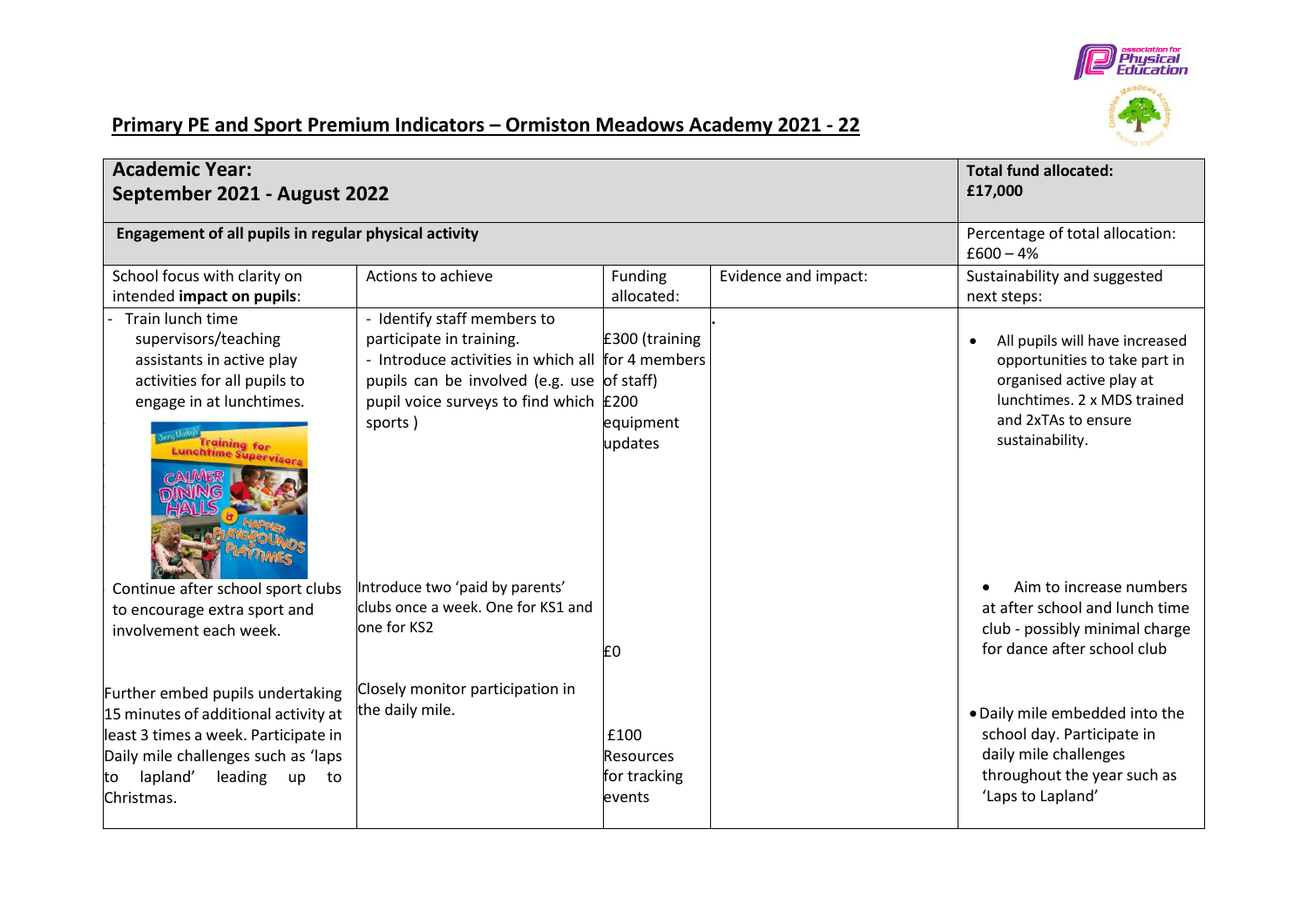| The profile of PE and Sport being raised across the school as a tool for whole school improvement                                                                                                                                                                       |                                                                                                                                                                                                                                                |                                   |                      | Percentage of total allocation:<br>$£2100 - 12%$                                                                                                               |
|-------------------------------------------------------------------------------------------------------------------------------------------------------------------------------------------------------------------------------------------------------------------------|------------------------------------------------------------------------------------------------------------------------------------------------------------------------------------------------------------------------------------------------|-----------------------------------|----------------------|----------------------------------------------------------------------------------------------------------------------------------------------------------------|
| School focus with clarity on<br>intended impact on pupils:                                                                                                                                                                                                              | Actions to achieve                                                                                                                                                                                                                             | Funding<br>allocated:             | Evidence and impact: | Sustainability and suggested<br>next steps:                                                                                                                    |
| - Celebration in class every week<br>of improvements in distance and<br>time for the daily mile.<br>- Celebration in assembly of<br>team events.<br>- Celebration in assembly of<br>pupils taking part in external<br>sport clubs/events.<br>- Sporting award at annual | Achievements celebrated in<br>assembly (match results +<br>notable achievements in lessons<br>$etc.$ ).<br>Different classes to do<br>dance/gymnastics displays.<br>Celebration of 'sporting<br>achievement' at the annual<br>awards ceremony. | £100<br>(trophies/badge<br>s etc) |                      | - The SLT has seen the benefits<br>of the raised profile and is<br>committed to funding these<br>areas if the Primary PE and Sport<br>Premium is discontinued. |
| awards evening.<br>- Regularly updated display<br>board in main entrance to raise<br>the profile of PE and Sport for all<br>visitors and parents.                                                                                                                       | Organise time for EF to update<br>the displays when needed.<br>Neil (Key Sports) to have a<br>section for football team<br>updates.<br>RD to update on Orton cluster<br>events.                                                                | £500 (EF<br>hours)                |                      |                                                                                                                                                                |
| Role models - local/national<br>sporting personalities so pupils can term Peterborough United<br>identify with success and aspire to<br>be a local sporting hero. Key<br>inspirational speaker at annual<br>awards ceremony.                                            | Organise assembly for Autumn<br>Football club.<br>Organise for a local sporting<br>'hero' to be a key speaker at our<br>annual awards ceremony.                                                                                                | £500                              |                      |                                                                                                                                                                |
| Update equipment for PE lessons<br>and clubs.                                                                                                                                                                                                                           | Update tired equipment (e.g.<br>Rugby equipment, football goals)<br>and add to the equipment store<br>in the academy to ensure there is<br>the correct equipment and<br>correct amount for all learners to<br>access.                          | £1000                             |                      |                                                                                                                                                                |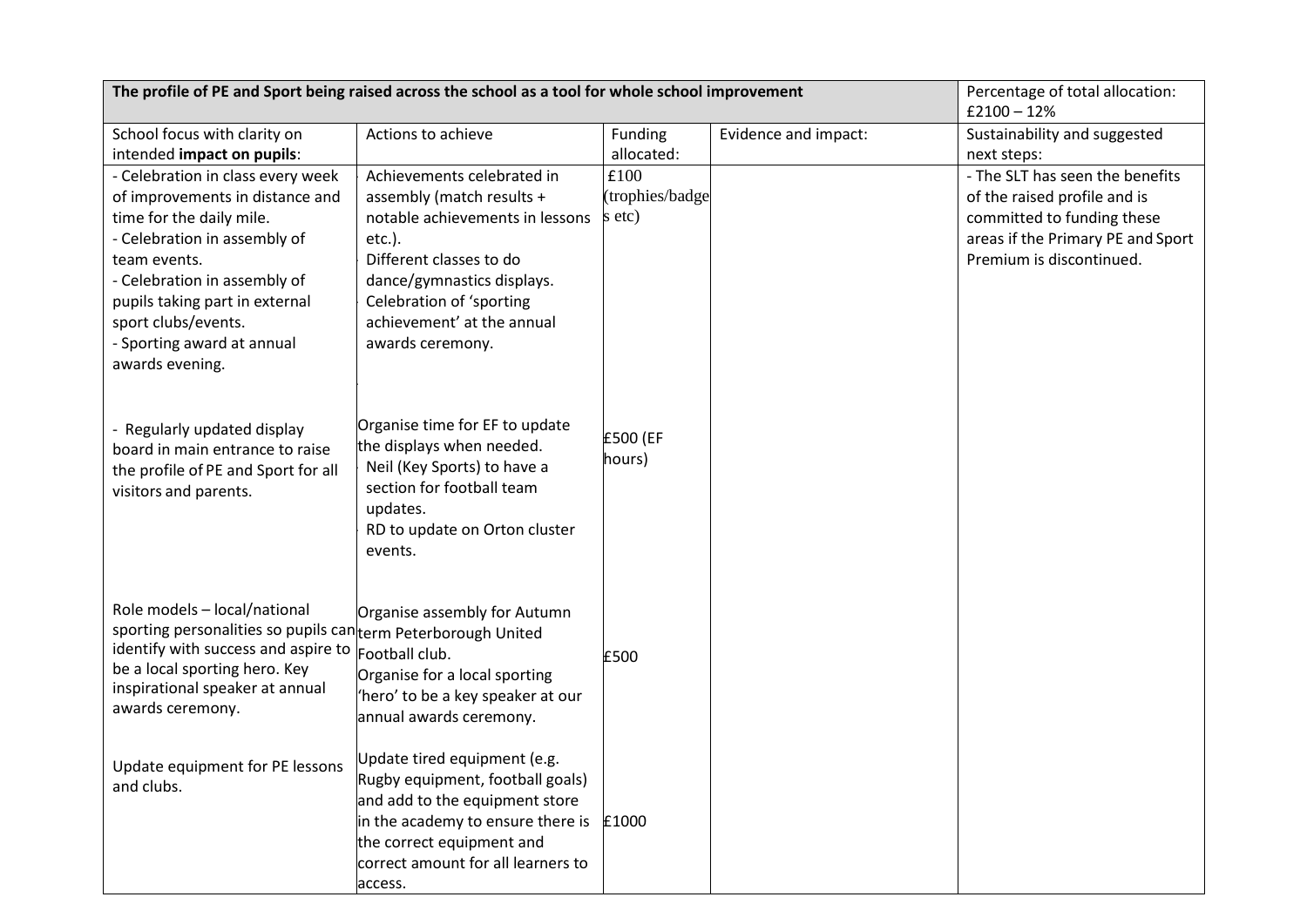| Increased confidence, knowledge and skills of all staff in teaching PE and Sport                                                                                                                                                                |                                                                                                                                                        |                                      |                      | Percentage of total allocation:<br>$£8950 - 53%$                                                                                                                                                                       |
|-------------------------------------------------------------------------------------------------------------------------------------------------------------------------------------------------------------------------------------------------|--------------------------------------------------------------------------------------------------------------------------------------------------------|--------------------------------------|----------------------|------------------------------------------------------------------------------------------------------------------------------------------------------------------------------------------------------------------------|
| School focus with clarity on<br>intended impact on pupils:                                                                                                                                                                                      | Actions to achieve                                                                                                                                     | Funding<br>allocated:                | Evidence and impact: | Sustainability and suggested<br>next steps:                                                                                                                                                                            |
| HLTA to support the teaching and<br>assessment of PE each week and take<br>part in any training needed. To share<br>planning with teaching staff and support<br>the new PE lead.<br>PE lead to support and monitor teaching<br>of PE each week. | -HLTA (RD) to support new<br>teaching staff in the school for PE<br>sessions 1 afternoon each week.<br>Planned subject leader time in place<br>termly. | £6,100 (HLTA<br>$1$ day)             |                      | New PE lead in place alongside<br>continued support from HLTA.<br>HLTA is school staff and therefore will<br>be sustainable without the funding to<br>continue a high level of teaching<br>support for teaching staff. |
| To gain evidence to support 'sports mark  PE lead to collect evidence during<br>award'.                                                                                                                                                         | prep time to gain the Sports mark<br>award.                                                                                                            |                                      |                      |                                                                                                                                                                                                                        |
| School membership to Youth sports trust. PE lead to share any useful materials £500 (if other                                                                                                                                                   | from the site with teachers across<br>the academy.                                                                                                     | local schools<br>take part)          |                      |                                                                                                                                                                                                                        |
| Support from local secondary school<br>(Ormiston Bushfield) with teaching and<br>learning. To teach Year 5& 6 one<br>afternoon a week as part of transition<br>and lead staff training session each half<br>term to prepare staff.              | Staff will be trained regularly by a<br>specialist on the key areas that need week (18<br>to be taught each half term.                                 | $\frac{1}{2}$ a day a<br>days) £1350 |                      |                                                                                                                                                                                                                        |
| Support staff with the planning and<br>assessment of PE.                                                                                                                                                                                        | Purchase a scheme of work that<br>teachers can use as a starting point Scheme and<br>and assess against.                                               | $£1000 -$<br>training.               |                      |                                                                                                                                                                                                                        |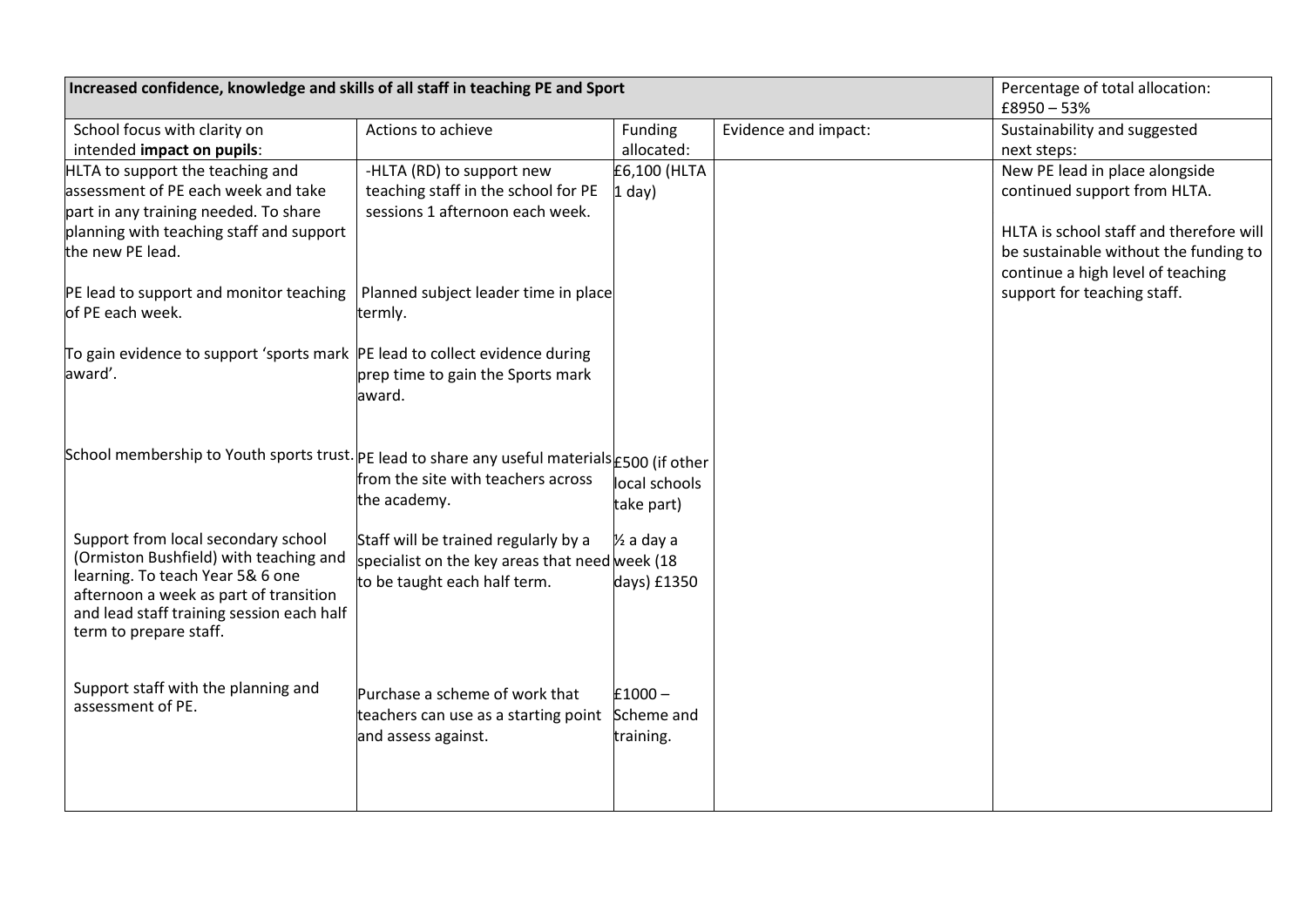| Increased participation in competitive sport                                                                                                                                                           |                                                                                                                                                                                                                                             |                                                                                  |                      | Percentage of total allocation:<br>$£2250 - 13%$                                                                                                                                                                                                       |
|--------------------------------------------------------------------------------------------------------------------------------------------------------------------------------------------------------|---------------------------------------------------------------------------------------------------------------------------------------------------------------------------------------------------------------------------------------------|----------------------------------------------------------------------------------|----------------------|--------------------------------------------------------------------------------------------------------------------------------------------------------------------------------------------------------------------------------------------------------|
| School focus with clarity on<br>intended impact on pupils:                                                                                                                                             | Actions to achieve                                                                                                                                                                                                                          | Funding<br>allocated:                                                            | Evidence and impact: | Sustainability and suggested<br>next steps:                                                                                                                                                                                                            |
| To enrol with the Orton Cluster<br>Primary sports partnership<br>group led by OBA. Pupils in each<br>year group will have the<br>opportunity to take part in<br>competitions against other<br>schools. | - MB to link with the lead at<br>OBA.<br>- RD to support with the<br>organisation of events and<br>lead the events.<br>- Pupils to report in assembly<br>to the whole school.<br>- RD to update the<br>information for the sports<br>board. | $£250 -$<br>enrolment<br>fee.<br>5 x days of<br><b>HLTA - £1000</b>              |                      | - Member of staff (HLTA) to take<br>charge of the Netball team this<br>year.<br>- Re-introduce a running club to<br>support the inter school fun<br>run. (Principal)<br>- Begin to encourage child led<br>sporting activities to sustain<br>long term. |
| HLTA to run sporting teams clubs<br>during lunchtime.                                                                                                                                                  | Netball, Rugby and Football team<br>established through lunchtime<br>club.                                                                                                                                                                  |                                                                                  |                      |                                                                                                                                                                                                                                                        |
| Organise Orton fun run                                                                                                                                                                                 | MB & RD to organise a Fun Run for $\frac{1}{2}$ day<br>all pupils across Orton in lower<br>KS2.<br>Letters and communication with<br>neighbouring schools, organising<br>equipment, track etc for event.<br>Organising medals/trophy.       | planning and<br>prep time for<br>both £500<br>Event medals<br>and trophy<br>£100 |                      |                                                                                                                                                                                                                                                        |
| Organise yearly sports day<br>event.                                                                                                                                                                   | Medals and trophy ribbons<br>needed.<br>Extra adult support (parent<br>volunteers, key sports coach and<br>governor)<br>New equipment for events                                                                                            | £100<br>(medals/resour<br>ces)<br>£300                                           |                      |                                                                                                                                                                                                                                                        |